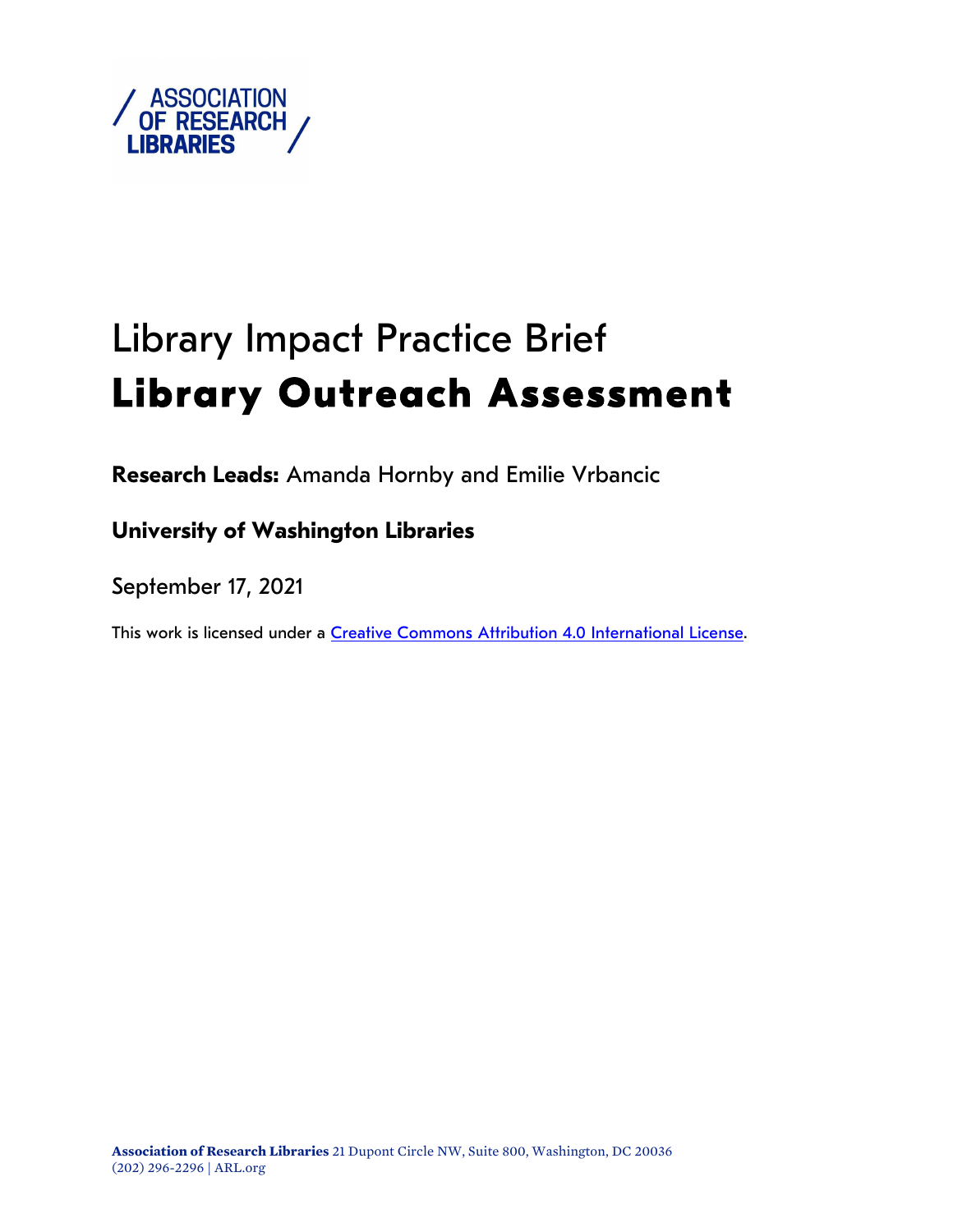## <span id="page-1-0"></span>**Issue**

 The University of Washington (UW) Libraries have long prioritized identifying user needs and assessing our efforts at meeting them. Increasingly, the UW Libraries are using design thinking, qualitative research methods, participatory design, and mixed-methods approaches to assess everything from library spaces to teaching and learning practices to user behavior.<sup>1</sup> It is within this context of strong institutional support for assessment that Odegaard Library's Undergraduate Student Success (USS) Team sought to design a robust assessment framework for outreach to undergraduate students.

 As the USS Team developed new student outreach events each academic year, we needed to develop an outreach assessment program to measure the effectiveness of our student programming, to demonstrate to stakeholders how the library provides value through outreach, to learn how best to support UW student success, and to promote self-reflection amongst the team. The mixed-methods outreach assessment framework we created is flexible enough to be adapted to any size, format (in person or online only), or level of outreach. This practice brief describes the USS Team's outreach and assessment planning processes, the qualitative and quantitative assessment methods employed, the results of our assessment program, the lessons learned, and the best practices that emerged over several years and several iterations of conducting library outreach assessment. The brief presents both long-term reflections and most recent applications between 2016–2021.

## **Why It Matters to Research Libraries**

 Student success is a growing concern in undergraduate education. The term student success has multiple definitions and has many in higher education assessing how their institutions contribute to student success, ideally using multiple metrics for "success"<sup>2</sup> and acknowledging how students themselves measure their success.<sup>3</sup> Academic libraries are increasingly participating in student success strategies, often working with partners in higher education to support learning communities, peer tutoring, and other methods for first-year, first-generation, transfer, and other undergraduate student populations. $^4$  Libraries are also designing approaches to assess and document the value of academic libraries and how they advance student success at their institutions.<sup>5</sup>

 Critical assessment practice further demonstrates why libraries and higher education need to align our assessment practices with a commitment to equity, inclusion, and social justice, especially when concerned with student success.<sup>6</sup> Critical assessment in the context of the Undergraduate Student Success team's work means critically examining, and being committed to changing, our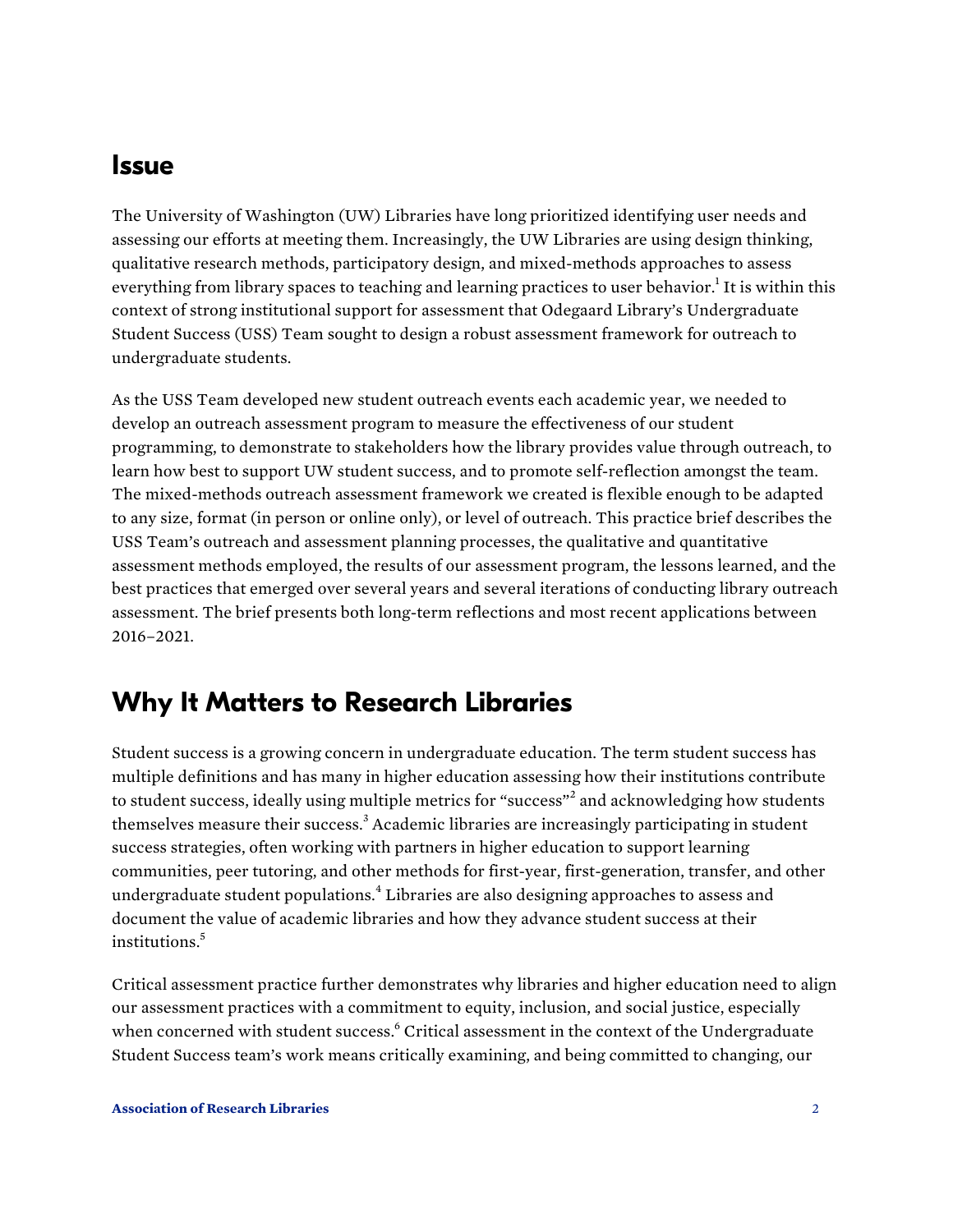<span id="page-2-0"></span> undergraduate student outreach practices, including how library student outreach is designed, who the library outreach is for, and its impact on that student community.<sup>7</sup>

# **Objectives and Key Performance Indicators**

## **Objective 1: Demonstrate the value of library outreach to partners and stakeholders using an evidence-based approach**

Performance Indicators:

- 1. Center mixed-methods assessment as an accepted means of demonstrating value
- 2. Develop deeper, more aligned relationships with partners
- 3. Receive regular funding that supports new and continuing outreach programs

#### **Objective 2: Set goals and evaluate all new programs and outreach through the lens of making strategic, sustainable, and scalable decisions**

Performance Indicator:

1. Create a flexible toolkit to guide the assessment process

## **Objective 3: Incorporate reflective practice into the outreach planning and assessment cycle**

Performance Indicators:

- 1. Utilize reflective practice as a means to identify gaps in outreach and impact
- 2. Critically examine goals and decision-making in relation to student success; student voice; and diversity, equity, and inclusion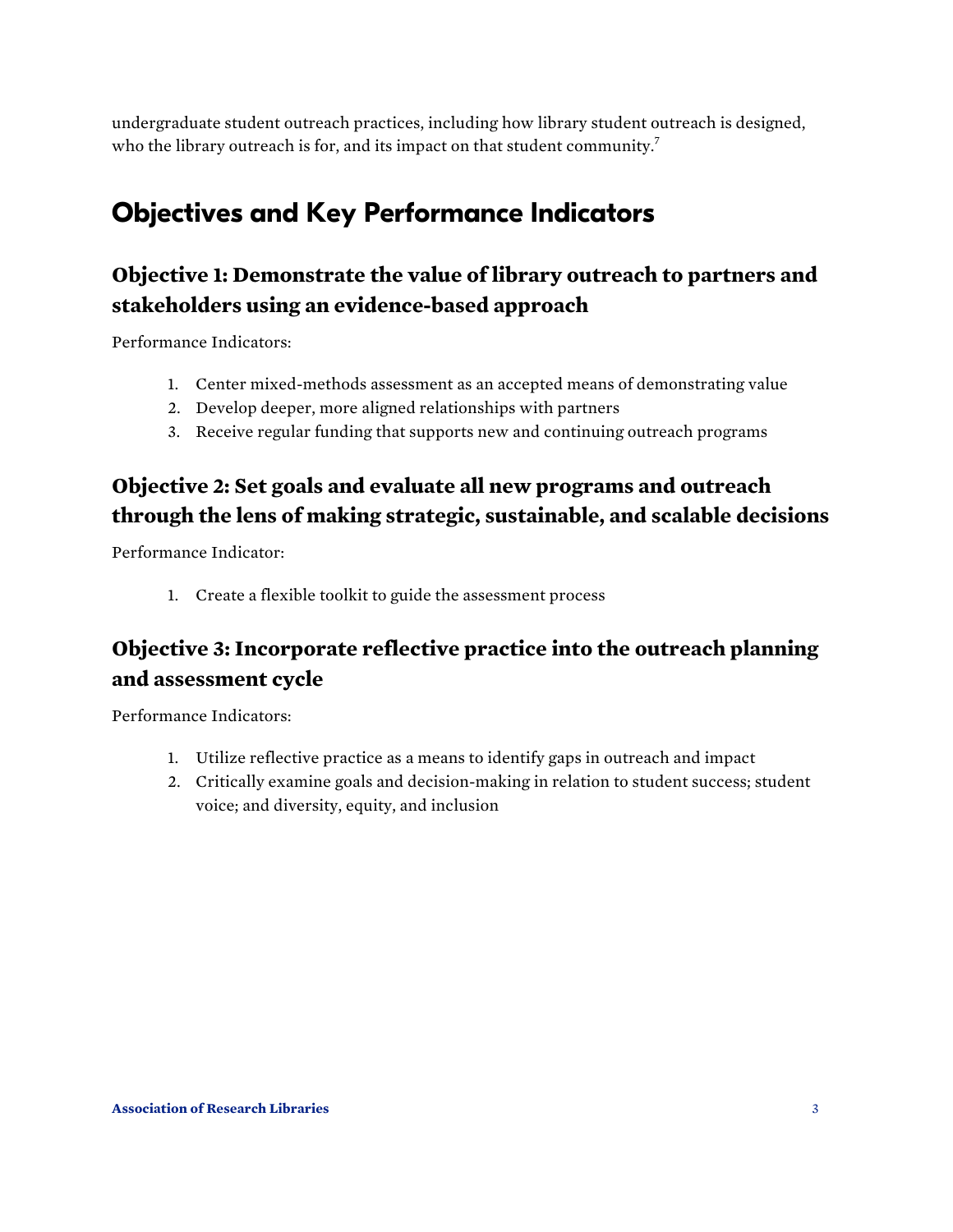# **Process and Evidence**

#### **Objective 1 Process and Evidence**

 *Demonstrate the value of library outreach to partners and stakeholders using an evidence-based approach* 

- • Assessment methods include: ethnographic observations, capturing comments (in person, online chat, etc.), head count, social media analysis, photograph documentation, staff reflection, and surveys. Assessment methods were added, revised, and adapted over time.
- • Through the planning and assessment processes, we developed common goals and language to highlight the value of each partner's work on the events. Planning the next cycle of events with our partners was simplified, and our conversations were more fruitful due to the communication of assessment results facilitated by the outreach reports. Our conversations started at a deeper place and went beyond surface event details; they focused on goals, outcomes, and enhancing student engagement.
- • After a pilot period, the USS Team received an annual outreach budget signaling administration buy-in for our outreach and assessment efforts. This support fueled our assessment efforts and grew our capacity and reach, leading to additional funding from UW campus grants (UW Campus Internship Development Fund and UW Resilience and Compassion Seed Grant).

#### **Objective 2 Process and Evidence**

#### *Set goals and evaluate all new programs and outreach through the lens of making strategic, sustainable, and scalable decisions*

- We designed and launched the onlin[e Outreach Assessment Toolkit](https://docs.google.com/document/d/1nbFBuUkRAurjcslBFJqgrbjPszgXoCIvptgoqsD5i8Q/edit#heading=h.95a33hyj29dq),<sup>8</sup> which is stored in Google Drive. The template toolkit documents are designed for flexibility, adaptability, and collaboration.
- • Intentionally built into the toolkit are sharing, remixing, and revising. The toolkit is a living document that grows and transforms as we and other teams adapt it to meet the needs of our users, whether they be undergraduate students, graduate students, faculty, or community members.
- • Regularly review the template documents to ensure they still meet the needs of the overall assessment program.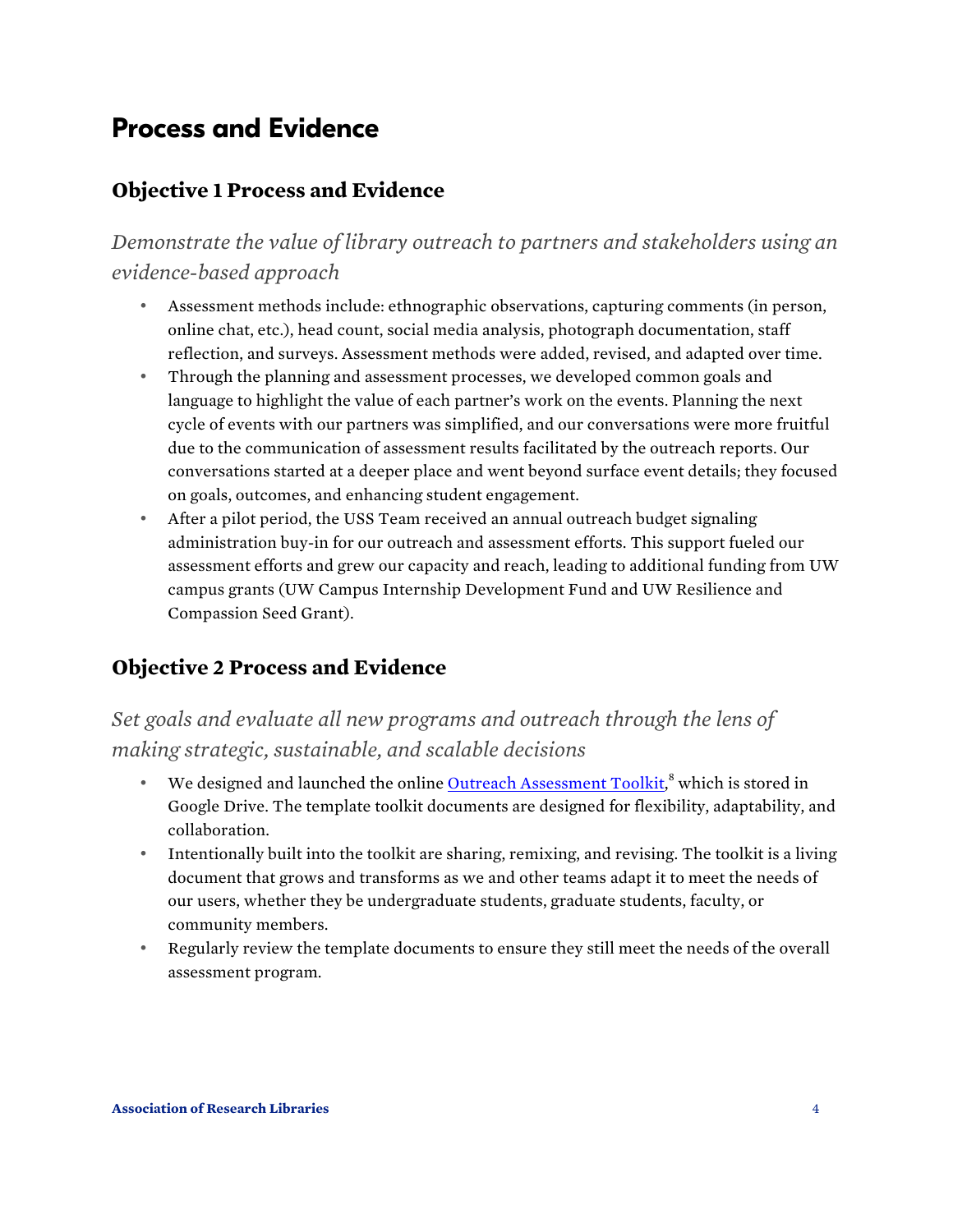#### <span id="page-4-0"></span> **Objective 3 Process and Evidence**

#### *Incorporate reflective practice into the outreach planning and assessment cycle*

- • Key elements of the assessment process include staff reflection and communicating through the outreach report. These processes include important questions and discussions about the overall impact and value of the event in relation to staff time and effort. Reflection data allowed us to change our outreach strategy to better impact the student experience, and in some cases resulted in discontinuing an outreach event due to low impact.
- • Reflection and longitudinal data from annual outreach events influenced large scale changes to USS Team initiatives and structure. Our outreach assessment program has become a flexible practice that has helped us become more reflective, student-centered librarians; think about library outreach in innovative ways; and deepen our campus partnerships. Critical reflection also led to new decision-making modules centered on anti-racism and centering the student experience.

# **Resources Required**

A successful outreach assessment program requires the following:

- 1. Staff time and capacity
	- a. Designed to meet the needs of a variety of institutions and teams, the Outreach Assessment Toolkit can be expanded or simplified. It is also designed so that any team, from 2 people to 20 people, is able to easily manage the assessment process.
	- b. Time and labor can be considerable, especially if those who are assessing the event are also planning it.
	- c. This assessment approach does not require deep knowledge of assessment methods and is intentionally designed to have volunteers help with the assessment process with little training.
	- d. Outreach assessment starts in the planning and ends in reflection. Staff must build in time before and after an outreach event to include planning and analyzing data.
- 2. Skills
	- a. Project management and organization skills
	- b. A leader with a clear vision and goals for an existing or new outreach assessment program
- 3. Technical resources
	- a. A collaborative working space (Google Drive, Microsoft Teams, Slack, Trello, etc.)
	- b. Outreach event technology (computers, tablets, Zoom, etc.)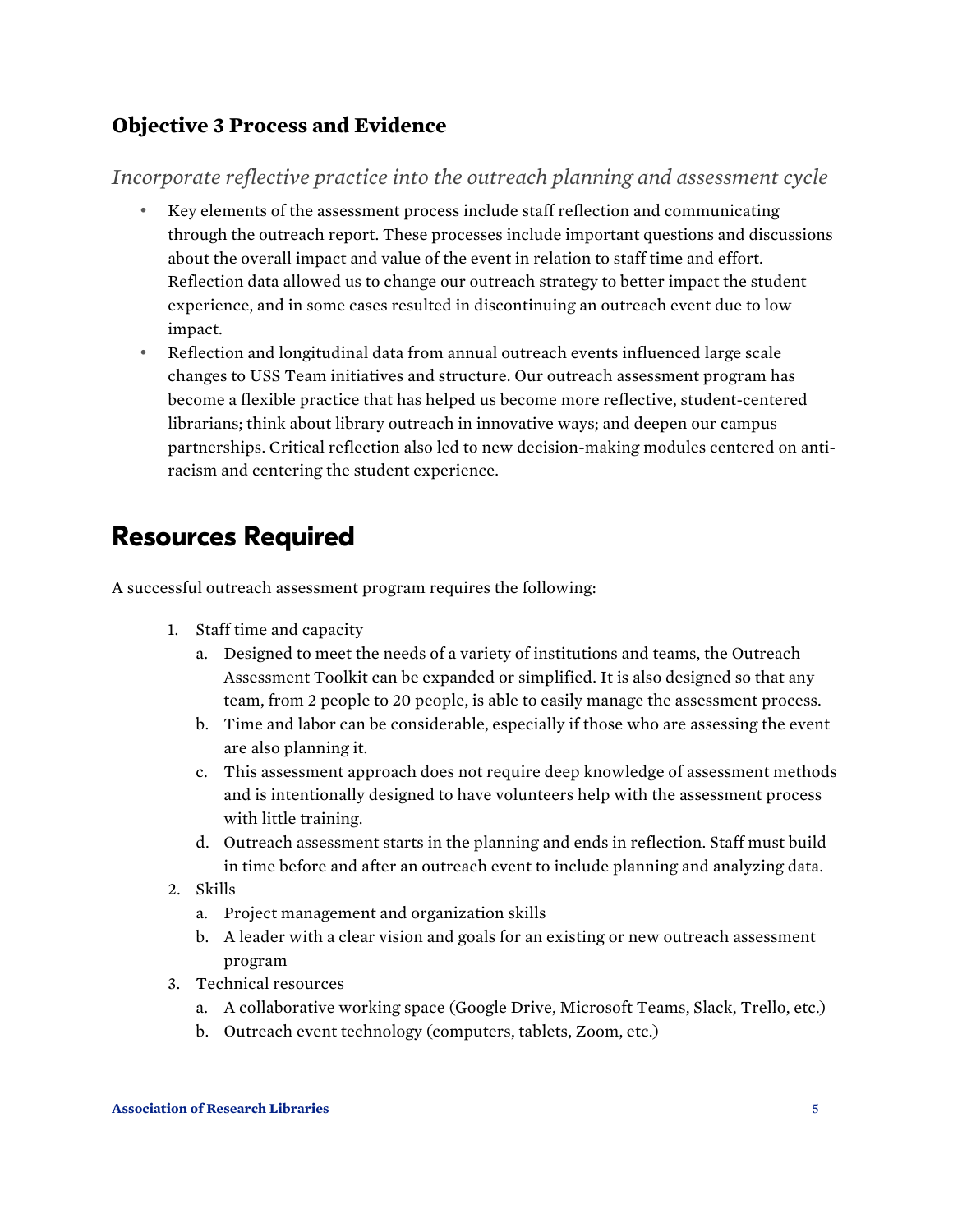# **Lessons Learned**

 The first year of creating and implementing new student outreach programs while simultaneously piloting the Outreach Assessment Toolkit was challenging, in terms of having to extensively document and assess every event and create evidence-based reports for each new student program. But over time, setting goals, assessing student engagement through non-intrusive, qualitative methods, and reflecting on the successes and challenges of our student outreach programs became a natural and necessary part of the USS Team process. After several years using the Outreach Assessment Toolkit for large in-person events (such as the Odegaard Library Dance Party) and smaller, online-only events (such as the New Student Orientation for First-Generation Students), this program of assessment has enabled us to demonstrate the value of library outreach to students to our administration (funding and buy-in) and our partners (deepening student-centered collaborations).

 Partnerships are essential to creating engaging and relevant student success programming, and facilitating library outreach to specific student communities, such as international students, first- year and first-year transfer students, first-generation students, and students from minoritized communities. To best meet the needs of our UW student communities, collaboration and communication with UW partners is essential for the USS Team's program of student outreach. Over time, our assessment program has strengthened relationships with UW Libraries administration and UW partners and resulted in new, collaborative projects that support the overall undergraduate student experience.

 An unexpected, but equally valuable, benefit of regular use of the Outreach Assessment Toolkit has been the deep reflective practice this assessment program has encouraged within the USS Team. We reflect not just on one-time student programs, but on the practice of library outreach and supporting undergraduate student learning. Reflective practice holds us accountable to the student communities and UW partners we serve and support, and encourages us to grow, to commit to equity, and to work with one another in new ways.

 In 2020, with the library buildings closed due to Covid-19, staff working from home, and students learning from across the globe, USS Team planning for new student outreach necessitated a complete reimagining of how to reach out, connect, and engage with students, and what types of information they would need to succeed while studying remotely. The USS Team's student outreach in the 2020–2021 included a variety of all-online events and instructional sessions for undergraduate student communities, often done in partnership with UW student support units. We were thrilled to discover that our Outreach Assessment Toolkit did not need to be changed for online-only events, proving the assessment program to be adaptable and flexible, no matter the format or delivery method. Some of the best practices and constraints of the Outreach Assessment Toolkit are listed below.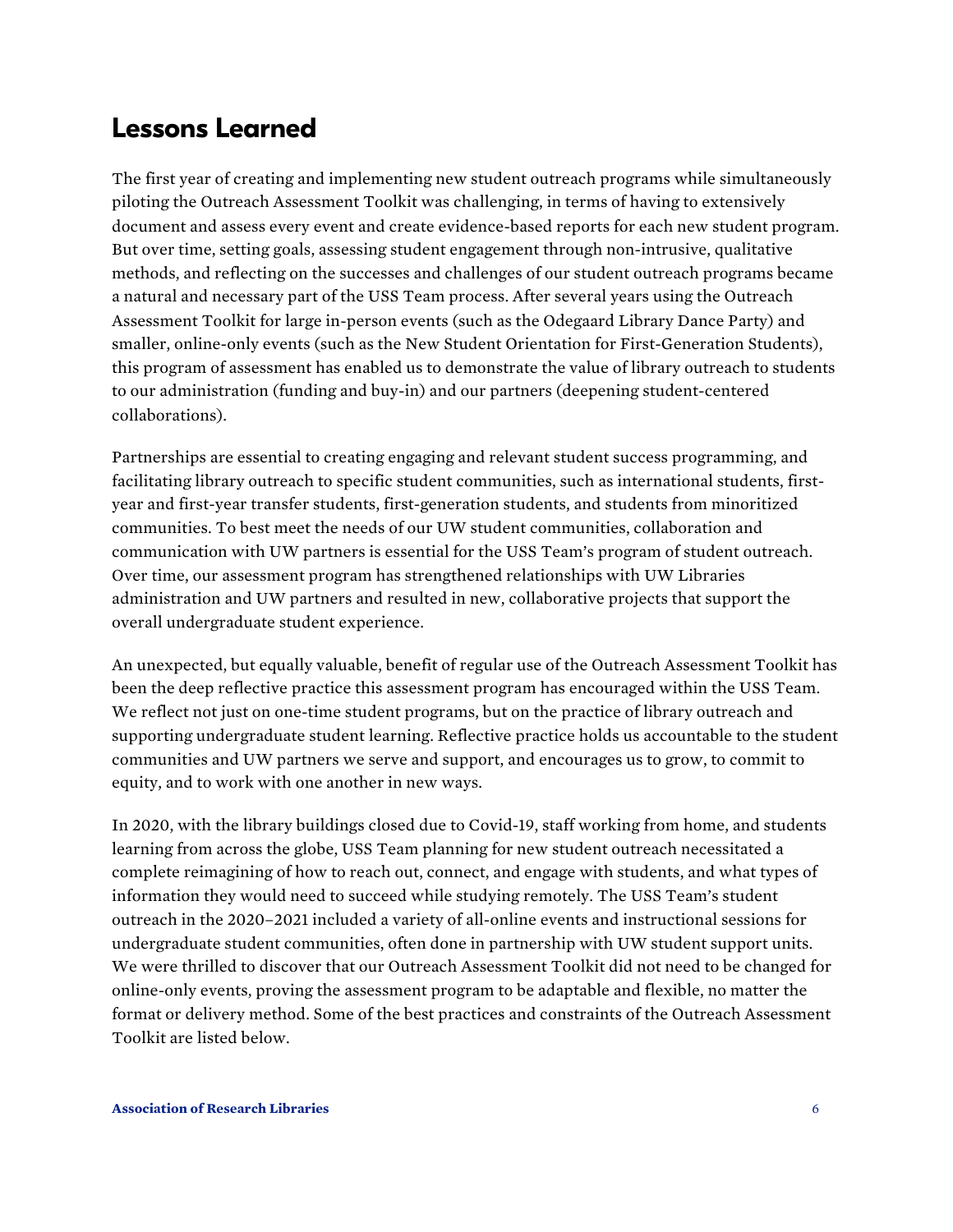#### **Best practices for library outreach assessment**

- Set clear goals for outreach events so they can be measured
- Invite others to help with assessment, including student employees, library staff, etc.
- • Collaborate with students in the initial design of student outreach programming and compensate them for their labor
- Communicate assessment results regularly with partners and administration
- Incorporate reflection and encourage reflective practice for all student outreach

#### **Constraints of library outreach assessment**

- Buy-in is needed from library team, library administration, and partners
- Especially at the beginning, time and labor can be considerable
- • When assessing regularly recurring events (such as first-year library orientation), consider labor of assessment and what you already know about the events
- • Relatedly, when assessing the same type of event every year, you can hit saturation of assessment data, rendering new assessments useless and/or a waste of time and labor

# **Value**

 Over time, the USS Team discovered that the toolkit's focus on reflective practice has become one of our strongest assessment methods and data points, year after year. Reflective practice is now ongoing and continually informs the USS Team's program and process improvement, drives decision-making, and changes how we engage with students and UW partners. Self-reflection encourages us to be humble when engaging in student success programs and outreach. Reflective practice has also led us to make important changes to our student outreach program. Changes include intentionally integrating student voices in designing library outreach, programming, and instructional sessions through participatory design methods; hiring undergraduate student employees; and paying undergraduate student researchers for their feedback and time. The Outreach Assessment Toolkit process encourages regular evaluation and self-reflection, which lead the USS Team to transform our team processes in order to authentically improve our interactions with our user communities and partners. And by intentionally including students in the beginning stages of library outreach, programming, and instructional session development, we were able to apply critical assessment to our library outreach assessment framework.

 Having students share their stories and reflections about library events and programs has been incredibly valuable in demonstrating the positive impact outreach can have on student experiences with libraries. We've intentionally centered the student experience in our outreach programs and this has resulted in deeper partnerships, new initiatives, and better alignment with student success programs across campus.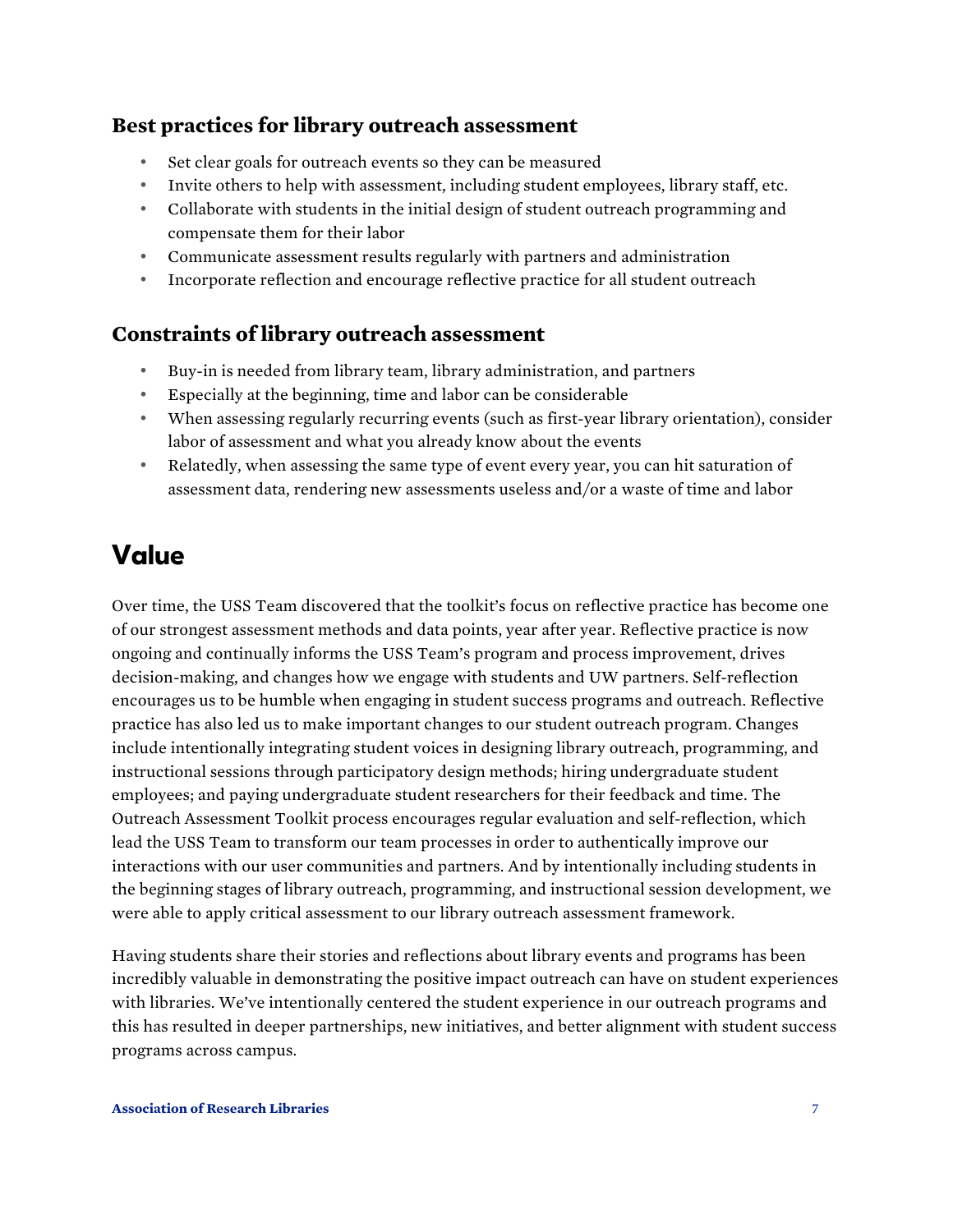# <span id="page-7-0"></span>**Recommendations for the Future**

 Due to the interactive nature of outreach assessment, improvement to the outreach process and shifts in priorities are always part of the conversation. Continuing to engage in reflection, realignment, and prioritization of student voice will be a part of the USS Team's work for years to come. Engaging in outreach assessment is valuable on multiple levels and we invite any individual or team engaged in outreach to any student population to undertake this work. Moving into the remix one another's work. The [Outreach Assessment Toolkit i](https://www.lib.washington.edu/ougl/about/staff/undergraduate-student-success-team)s freely available, and we value hearing from others about how they use the toolkit.<sup>9</sup> We also see potential in continuing to investigate how outreach assessment may change or shift as we continue virtual teaching and future, we hope to continue to share our process with other practitioners, share new methods, and student engagement.

# **Endnotes**

 $1$  Maggie Faber and Emilie Vrbancic, "I Wish My Parents Knew: A New Message for Parents from  First Gen Students," *UW Libraries Blog*, September 16, 2020, https://sites.uw.edu/libstrat/ Janice Fournier, Amanda Hornby, and Louise Richards, "Active Learning in Odegaard Library: Report on Year 1 of UW's First Active Learning Classrooms," University of Washington Libraries, [classrooms/FinalALCReportYear1.pdf; Linda Whang, Christine Tawatao, John](https://www.lib.washington.edu/ougl/learning-spaces/active-learning-classrooms/FinalALCReportYear1.pdf) Danneker, Jackie Belanger, Stephen Edward Weber, Linda Garcia, and Amelia Klaus, "Understanding the Transfer Student Experience Using Design Thinking," *Reference Services Review* 45, no. 2 (2017): 298–313, <u>https://doi.org/10.1108/RSR-10-2016-0073</u>.<br><sup>2</sup> Karen Brown, Academic Library Contributions to Student Success: Documented Practices from the Libraries, 2015), http://www.ala.org/acrl/sites/ala.org.acrl/files/content/issues/value/ accessed August 24, 2021, [https://www.aacu.org/resources/student-success;](https://www.aacu.org/resources/student-success) Ian Beilin, "Student Success and the Neoliberal Academic Library," *Canadian Journal of Academic Librarianship* 1 (January 2016): 10–23[, https://doi.org/10.33137/cjal-rcbu.v1.24303;](https://doi.org/10.33137/cjal-rcbu.v1.24303) Megan Oakleaf, "Connecting Libraries and Learning Analytics for Student Success," EDUCAUSE, December 11, 2020, [2020/09/16/i-wish-my-parents-knew-a-new-message-for-parents-from-first-gen-students/;](https://sites.uw.edu/libstrat/ 2020/09/16/i-wish-my-parents-knew-a-new-message-for-parents-from-first-gen-students/) 2015, https://www.lib.washington.edu/ougl/learning-spaces/active-learning-*Field*, with contributions by Kara J. Malenfant (Chicago: Association of College and Research [contributions\\_report.pdf; "Student Success," Association of American Colleges & Univer](http://www.ala.org/acrl/sites/ala.org.acrl/files/content/issues/value/contributions_report.pdf)sities, https://library.educause.edu/resources/2020/12/connecting-libraries-and-learning-analytics-for-

<u>student-success</u>.<br><sup>3</sup> Sarah O'Shea and Janine Delahunty, "Getting through the Day and Still Having a Smile on My Face! How Do Students Define Success in the University Learning Environment?," *Higher*